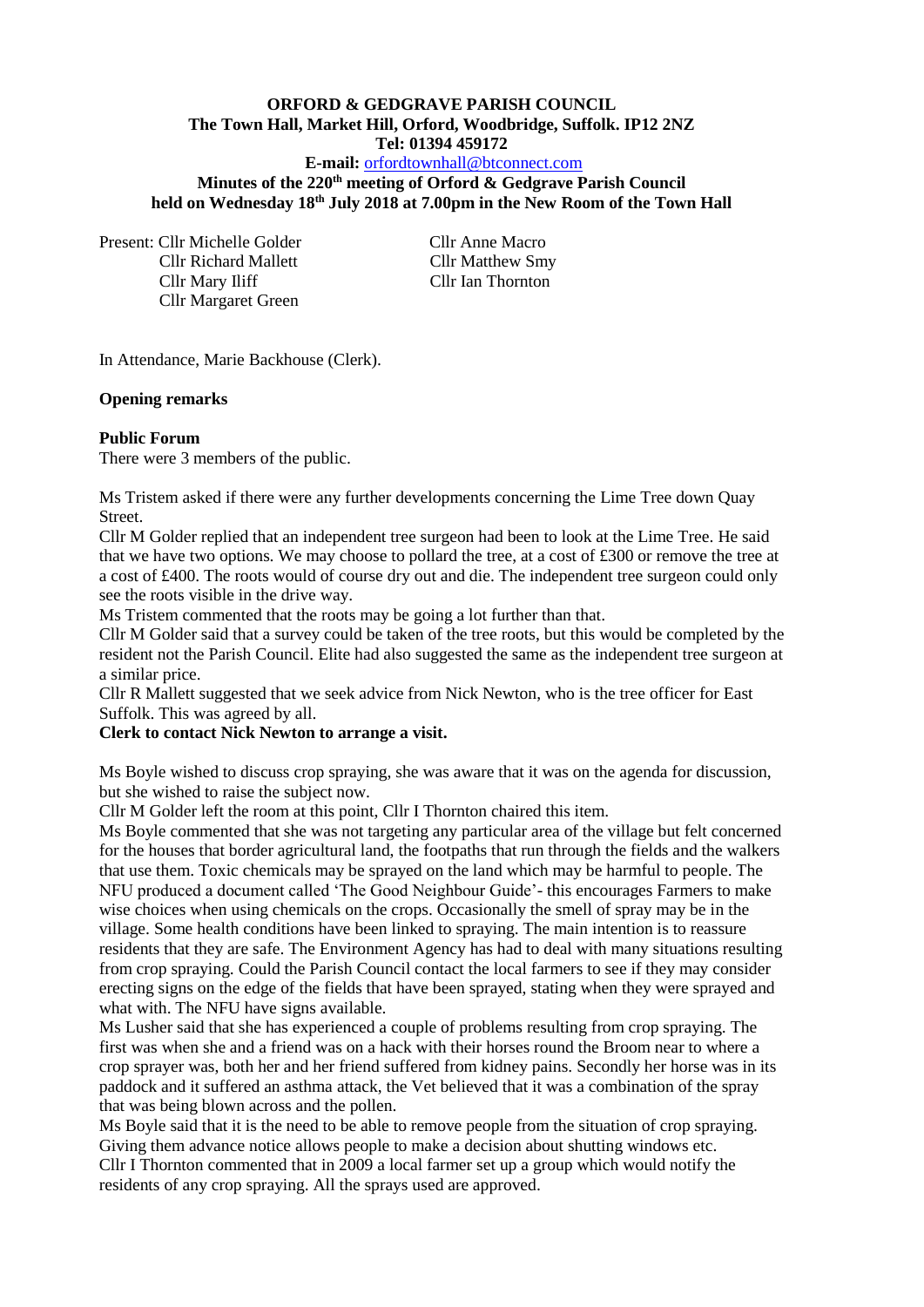Ms Boyle said that an expert committee recommends that if prior notification is given it is more useful to residents.

Cllr I Thornton said that advanced warning may be advisable; he had spoken to a local farmer who has responded by email with a list of considerations; in the past when signs were erected, they had been removed and thrown in a ditch.

Ms Boyle commented that a tractor may spray and leave a site, no one would know.

Cllr R Mallett reported that some of the spraying of the crops is undertaken by contractors. Cllr I Thornton suggested that the Parish Council contact the local farmers to see if they may set up a website with information about there intention to spray. A link would then be placed in the Village Voice so that people may look.

Cllr M Golder re-enters the room at 18.50.

**Clerk to contact local farmers and Norse re website.**

## **MINUTES**

## **1. Reports from Representatives**

1. Therese Coffey MP

Apologies for the meeting and a late report sent for the APM.

- 2. County Councillor Andrew Reid. Apologies sent, and no report received.
- 3. District Councillor Ray Herring Absent and no report sent.
- **2. Apologies for absence:** Cllr J Robinson, Cllr D Brenchley, Cllr J Howard and Cllr P Smith
- **3. Declarations of interest:** Cllr M Golder – grand-daughter of local farmer.
- **4. Applications for dispensation:** None
- 5. It was unanimously agreed that the minutes of the 218<sup>th</sup> Parish Council Meeting held **on Wednesday 9th May 2018 and the 219th Parish Council meeting held on Wednesday 13th June 2018 be accepted as a true record.**

# **6. Matters arising from the 219 th Parish Council Meeting held on 13th June 2018.**

Cllr A Macro asked if there had been any news regarding the Shepherds Hut. Cllr M Golder replied that the Clerk had been checking the website regularly and the application had not been decided.

# **7. Finance**

7.1 The Council received, noted and approved the cheques and balances from  $1<sup>st</sup>$  June –  $30<sup>th</sup>$ June 2018.

7.2 The Council noted and approved the quarterly accounts up to the end of June.

# **8. Planning**

# **DC/18/2375/FUL – 45 Daphne Road, Orford**

This was a request for new roof lights to the main roof and replacement of pantiles on extension roof with plain tiles.

Cllr M Green commented that the work was in keeping with the existing. The Parish Council had no objection to this proposal.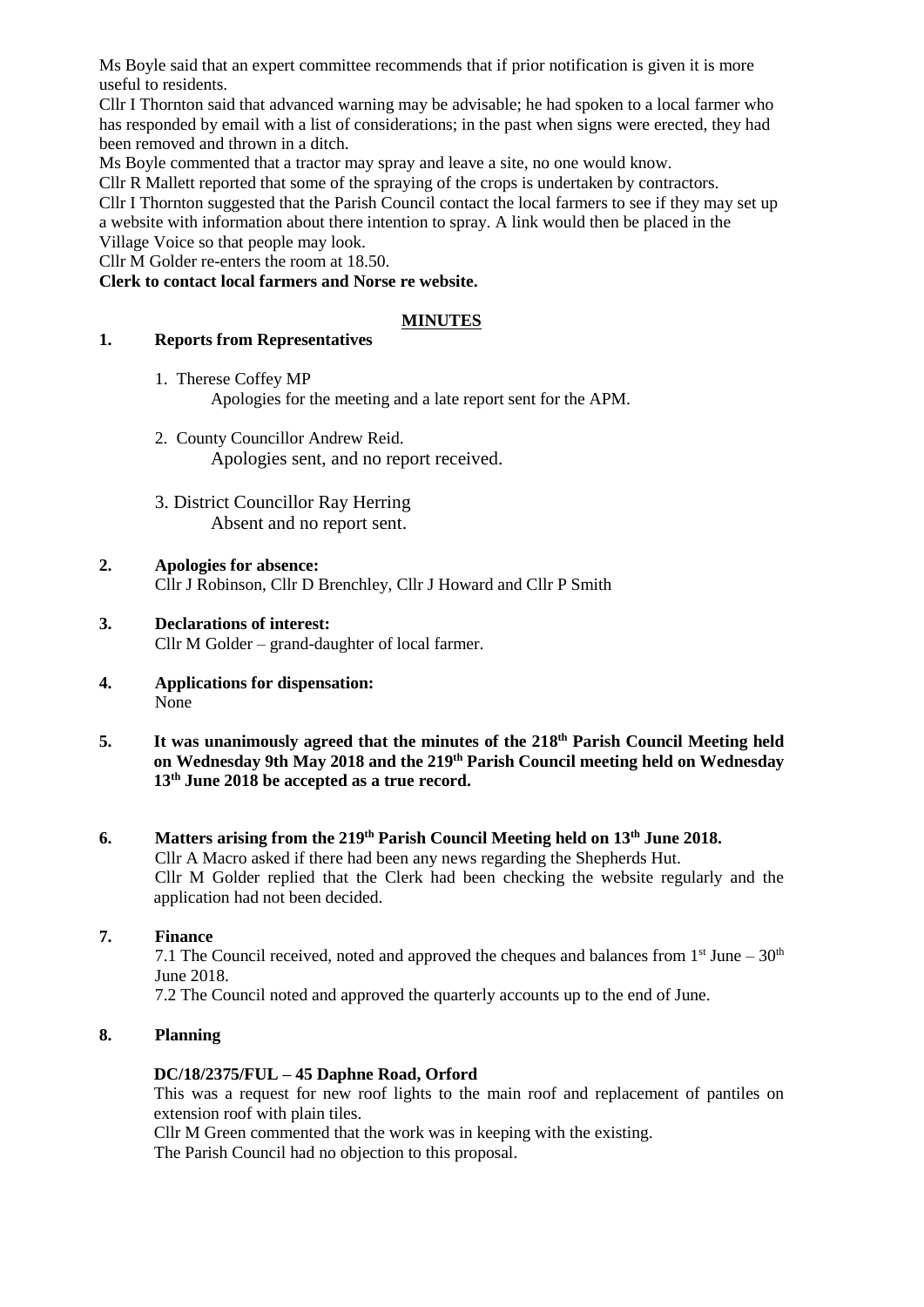## **DC/18/2354/FUL – Quay House, Quay Street, Orford**

This was a request for a proposed dormer windows to the south east elevation, including replacement of existing dormer window, new slate roof covering over existing conservatory, alterations to fenestration and extending existing balcony.

Cllr I Thornton commented that this was a change to the balcony and it was not overlooking anyone.

The Council had no objection to this proposal.

### **Other notifications:**

**87 Market Hill, Orford –** the Clerk commented that this application had received some new plans, but these have been withdrawn.

#### **9. Parish Council Business:-**

### **(1) Adoption of the Volunteer Policy, Disciplinary Procedure, Grievance Procedure, Memorial Bench Policy and Equal Opportunities Policy.**

Cllr M Golder reported that the only change to the policies was the increase of the price of the benches in the Memorial Bench Policy.

Cllr R Mallett proposed that all the policies are adopted, this was seconded by Cllr A Macro and agreed by all.

### **(2) Castle Track and Knoll update**

Cllr M Golder commented the Clerk had been in contact with SALC regarding the registering of the village green, currently waiting for a response.

Cllr M Iliff suggested that we have parking slots outside Barts Hall for the residents of Bakers Lane; this is called an easement.

Cllr M Golder reported that this would be ongoing for some time.

Cllr M Smy arrived at 19.12.

### **(3) Co-option of a Councillor**

Clerk left the room at 19.15

Cllr M Golder read the application from candidates wishing to join the Council. These applications were fully considered by the Council and Terence Loveridge was appointed following a majority vote. Clerk to write appropriate letters. Clerk re-entered the room at 19.25

#### **(4) Village Feast**

Cllr A Macro asked if there was going to be tables, chairs and BBQ on the Market Hill.

Cllr I Thornton said that when the village feast started there was live music and it was a bring and share food event.

Cllr A Macro said that lots of people would bring their own picnics and meat.

Cllr I Thornton said that the tables and chairs could be set up this year.

Cllr M Smy said that we could organise some music ready for next year.

Cllr M Golder said that a band had been provisionally booked for next year, but it is quite expensive, the butcher has agreed to assist with the BBQ, and we would need a music licence as well. The Sports & Social Club may be able to do an outside bar.

Cllr I Thornton suggested that volunteers should help to set the tables up and put away at the end of the evening.

Cllr R Mallett said that he would assist with the tables.

Cllr M Iliff asked if we should get a road closure for the square.

Cllr A Macro said that she would organise the street closure.

Cllr I Thornton said that if we can organise the street closure then we will go ahead with the village feast, if not then we will not have anything.

**Clerk to email the Kings Head about the arrangements for next years village feast; Mr Marshall re the use of the BBQ; and all Cllrs re help with setting up this year.**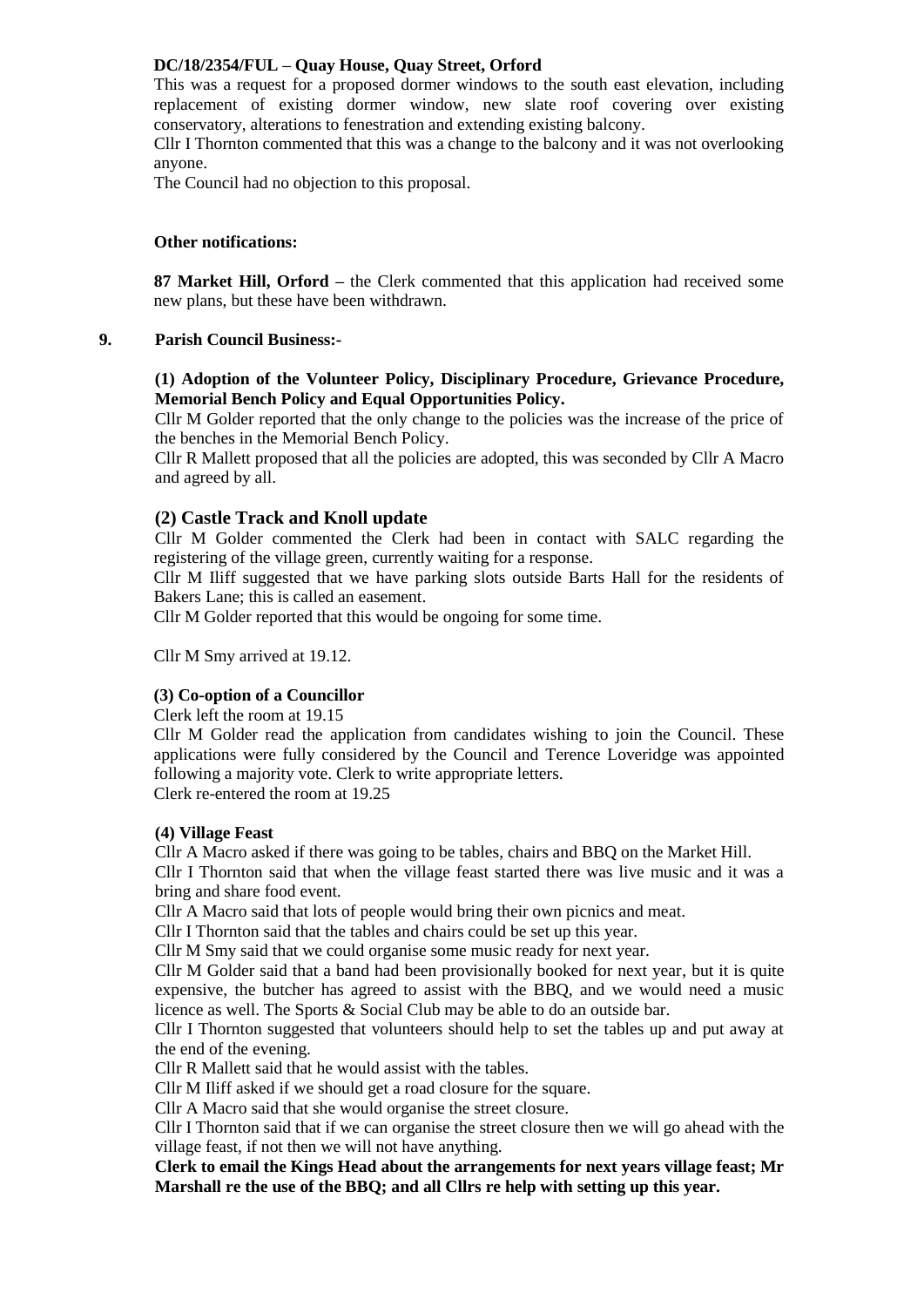# **(5) Dog fouling**

Cllr M Golder reported that the cost of the dog fouling bin has increased by £15. The Clerk is awaiting a meeting with a representative from SCDC.

All agreed to go ahead with the Fido Bin in Town Farm Estate.

### **(6) Re-adoption of the Suffolk Code of Conduct.**

Cllr I Thornton proposed that the Suffolk Code of Conduct is adopted, this was seconded by Cllr A Macro and agreed by all.

### **(7) General Power of Competence**

The Clerk explained that the General Power of Competence had been recommended by LCPAS, our internal auditors. This would give the PC slightly more powers when spending money and making decisions.

Cllr I Thornton proposed that we pass a resolution to adopt the General Power of Competence, all the other Councillors were in favour.

### **(8) Lime Tree**

This was discussed earlier in the Public Forum.

### **(9) Parking**

Cllr M Golder reported that she had met with a representative from the Highways department to look at the lines and parking in the village. The cost to have the work completed is quite significant. Andrew Reid has an amount in his budget which he may use to pay some of the work, he wishes to know how much the PC is willing to pay. The signage that is required near the church has to be paid for by the PC. The Clerk has written to the owner of Church House requesting permission to place a sign on her wall. The cost of the signs is around £55 each. It has been suggested that a mirror is placed in the area as well to give clearer visibility.

All agreed to purchase 2 signs when permission has been received.

### **10. Correspondence**

### • **Parishioner**

Cllr M Golder reported that the crop spraying had already been covered in the Public Forum.

# • **Cllr Fryatt**

Cllr M Golder commented that Cllr P Smith had requested to have this placed on the agenda as there is a meeting this evening and he was hoping that another Councillor would have attended it with him, but due to the change in date of the PC meeting this was unable to happen.

Cllr I Thornton asked if a letter may be sent to the owners of the ice-cream cart. It is regarding the number of signs that they have placed around the village. Also, during events at the Sports & Social Club the ice-cream cart will appear on the recreation ground without being asked. They have two trading sites in the village and they should remain at them. Refer to the clause in their contract.

All agreed, Clerk to write a letter to the Ice-cream cart owners.

Cllr A Macro said that the floodlights on the recreation ground need to be fixed. Someone has agreed to pay some of the money, could the Recreation Ground Committee have some money from the Sportspace fund to make up the cost difference.

Cllr M Smy said that one of the courts used to be a multisport court with five-a-side nets.

Cllr A Macro replied that she would look into the possibility of keeping one court as a multisport court and look into the cost of nets for five-a-side goals.